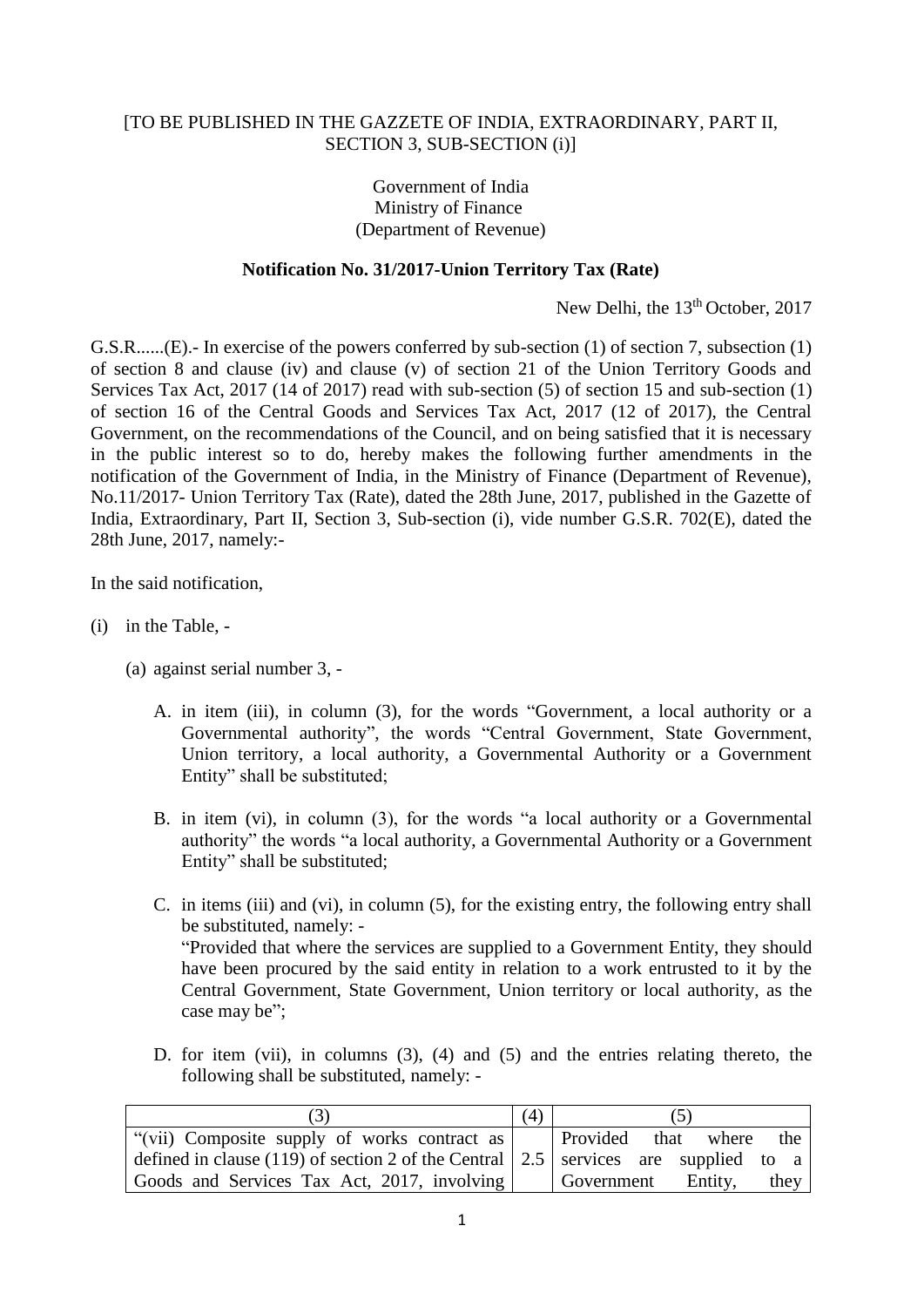| predominantly earth work (that is, constituting<br>more than 75 per cent. of the value of the works<br>contract) provided to the Central Government,<br>State Government, Union territory, local<br>authority, a Governmental Authority or a<br>Government Entity.                                                                                                                     |   | should have been procured by<br>the said entity in relation to a<br>work entrusted to it by the<br>Central Government,<br><b>State</b><br>Government, Union territory or<br>local authority, as the case may<br>be |
|----------------------------------------------------------------------------------------------------------------------------------------------------------------------------------------------------------------------------------------------------------------------------------------------------------------------------------------------------------------------------------------|---|--------------------------------------------------------------------------------------------------------------------------------------------------------------------------------------------------------------------|
| (viii) Composite supply of works contract as<br>defined in clause $(119)$ of section 2 of the Central<br>Goods and Services Tax Act, 2017 and<br>associated services, in respect of offshore works<br>contract relating to oil and gas exploration and<br>production $(E\&P)$ in the offshore area beyond 12<br>nautical miles from the nearest point of the<br>appropriate base line. | 6 |                                                                                                                                                                                                                    |
| $(ix)$ Construction services other than $(i)$ , $(ii)$ , $(iii)$ ,<br>$(iv)$ , $(v)$ , $(vi)$ , $(vii)$ and $(viii)$ above.                                                                                                                                                                                                                                                            | 9 | $\overline{\phantom{a}}$ .                                                                                                                                                                                         |

- (b) against serial number 8, for item (ii), in column (5), for the word "or" the word "and" shall be substituted;
- (c) against serial number 8, for item (vi), in columns (3), (4) and (5) and the entries relating thereto, the following shall be substituted, namely: -

|                                                                                                                                                                                                | (4) |                                                                                                                                                                                                                                                                                                                                                                                                               |
|------------------------------------------------------------------------------------------------------------------------------------------------------------------------------------------------|-----|---------------------------------------------------------------------------------------------------------------------------------------------------------------------------------------------------------------------------------------------------------------------------------------------------------------------------------------------------------------------------------------------------------------|
| "(vi) Transport of passengers by<br>any motor vehicle designed to<br>carry passengers where the cost<br>of fuel is included in<br>the.<br>consideration charged from the<br>service recipient. | 2.5 | Provided that credit of input tax charged on<br>goods and services used in supplying the<br>service, other than the input tax credit of<br>input service in the same line of business<br>(i.e. service procured from another service)<br>provider of transporting passengers in a<br>motor vehicle or renting of a motor<br>vehicle), has not been taken.<br>[Please refer to <i>Explanation</i> no. $(iv)$ ] |
|                                                                                                                                                                                                |     | <b>or</b>                                                                                                                                                                                                                                                                                                                                                                                                     |
|                                                                                                                                                                                                |     | ".                                                                                                                                                                                                                                                                                                                                                                                                            |

(d) against serial number 9, for item (v), in columns (3), (4) and (5) and the entries relating thereto, the following shall be substituted, namely: -

|                                                                                       | $\overline{4}$                                                                                                                                                                  |     |
|---------------------------------------------------------------------------------------|---------------------------------------------------------------------------------------------------------------------------------------------------------------------------------|-----|
| "(v) Transportation of natural gas<br>through pipeline                                | Provided that credit of input tax charged on<br>goods and services used in supplying the<br>2.5<br>service has not been taken.<br>[Please refer to <i>Explanation</i> no. (iv)] |     |
|                                                                                       |                                                                                                                                                                                 | or  |
|                                                                                       | 6                                                                                                                                                                               |     |
| services<br>Goods transport<br>(vi)<br>other than (i), (ii), (iii), (iv) and<br>above |                                                                                                                                                                                 | -". |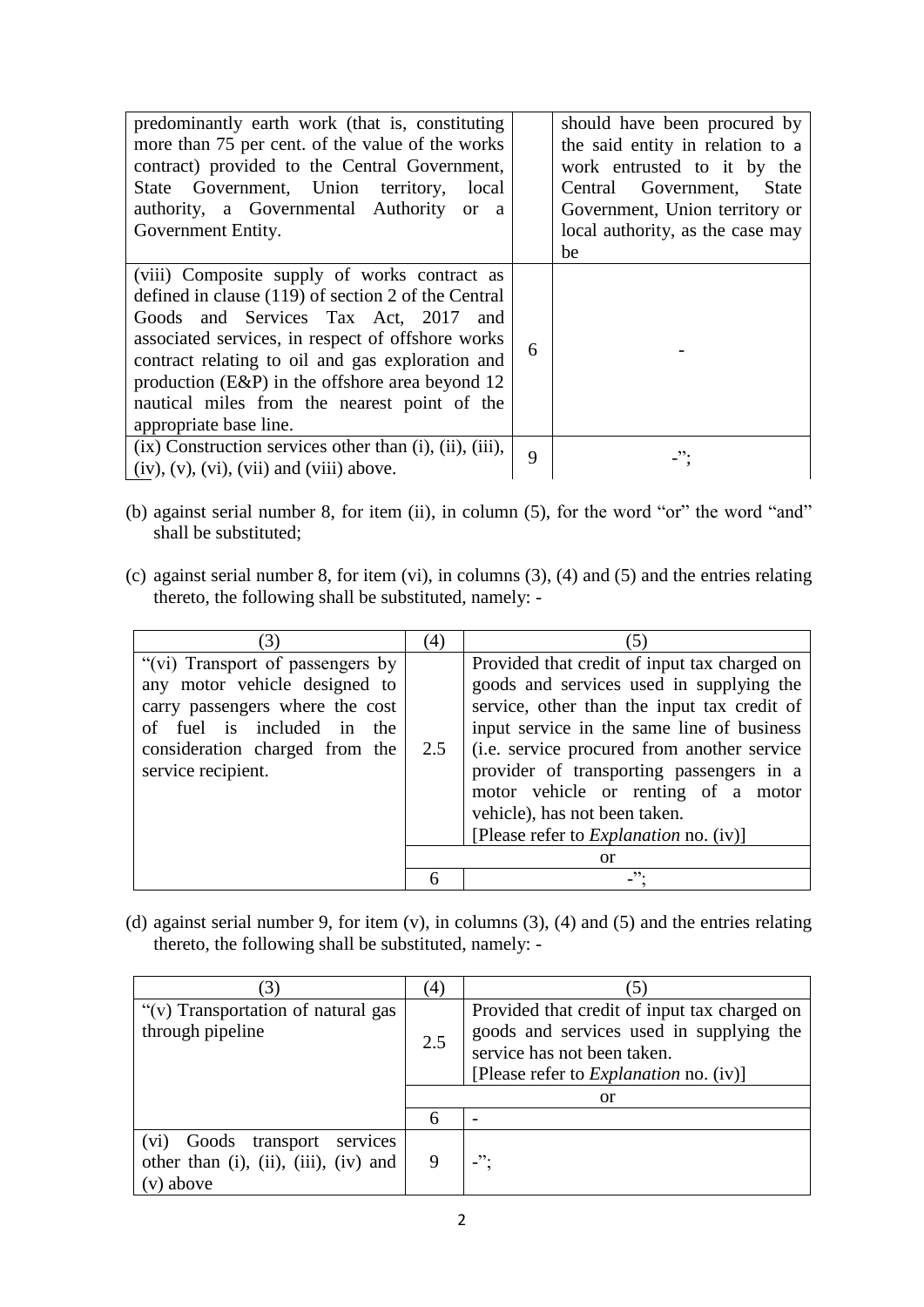(e) against serial number 10, for item (i), in columns (3), (4) and (5) and the entries relating thereto, the following shall be substituted, namely: -

| (3)                                                                                                                                                                     | (4) |                                                                                                                                                                                                                                                                                                                                                                                                           |
|-------------------------------------------------------------------------------------------------------------------------------------------------------------------------|-----|-----------------------------------------------------------------------------------------------------------------------------------------------------------------------------------------------------------------------------------------------------------------------------------------------------------------------------------------------------------------------------------------------------------|
| "(i) Renting of any motor vehicle"<br>designed to carry passengers<br>where the cost of fuel is included<br>in the consideration charged from<br>the service recipient. | 2.5 | Provided that credit of input tax charged on<br>goods and services used in supplying the<br>service, other than the input tax credit of<br>input service in the same line of business<br>(i.e. service procured from another service)<br>provider of transporting passengers in a<br>motor vehicle or renting of a motor vehicle)<br>has not been taken.<br>[Please refer to <i>Explanation</i> no. (iv)] |
|                                                                                                                                                                         |     | or                                                                                                                                                                                                                                                                                                                                                                                                        |
|                                                                                                                                                                         |     | ".                                                                                                                                                                                                                                                                                                                                                                                                        |

(f) against serial number 15, for item (v), in columns (3), (4) and (5) and the entries relating thereto, the following shall be substituted, namely: -

|                                                                                                         | (4)                                                                                                                                                                                                       | $\mathcal{L}$ |
|---------------------------------------------------------------------------------------------------------|-----------------------------------------------------------------------------------------------------------------------------------------------------------------------------------------------------------|---------------|
| " $(v)$ "<br>purchased and leased prior to $1st$ July territory tax as applicable on supply of<br>2017; | Leasing of motor vehicles 65 per cent. of the rate of Union<br>like goods involving transfer of title in<br>goods.<br>Note:- Nothing contained in this entry<br>shall apply on or after $1st$ July, 2020. |               |
| (vi) Financial and related services other<br>than $(i)$ , $(ii)$ , $(iii)$ , $(iv)$ , and $(v)$ above.  |                                                                                                                                                                                                           | ".            |

(g) against serial number 17, for item (vi) in column (3) and the entries relating thereto in columns (3), (4) and (5), the following shall be substituted, namely: -

|                                                                                                                                    | $\overline{4}$                                                                                                    | (5)                     |
|------------------------------------------------------------------------------------------------------------------------------------|-------------------------------------------------------------------------------------------------------------------|-------------------------|
| " $(vi)$<br>purchased and leased prior to $1st$ July territory tax as applicable on supply of<br>2017;                             | Leasing of motor vehicles 65 per cent. of the rate of Union<br>like goods involving transfer of title in          |                         |
|                                                                                                                                    | goods.<br>Note:- Nothing contained in this entry<br>shall apply on or after $1st$ July, 2020.                     |                         |
| (vii) Leasing or rental services, with or<br>without operator, other than (i), (ii),<br>$(iii)$ , $(iv)$ , $(v)$ and $(vi)$ above. | Same rate of Union territory tax as<br>applicable on supply of like goods<br>involving transfer of title in goods | $\cdot$ $\cdot$ $\cdot$ |

(h) against serial number 26, in column (3), -

- (i) in item (i), for sub-item (c), the following sub-item shall be substituted, namely:  $-\frac{1}{2}$ "(c) all products falling under Chapter 71 in the First Schedule to the Customs Tariff Act, 1975 (51of 1975);";
- (ii) in item (i), after sub-item (d), the following sub-item shall be inserted, namely: -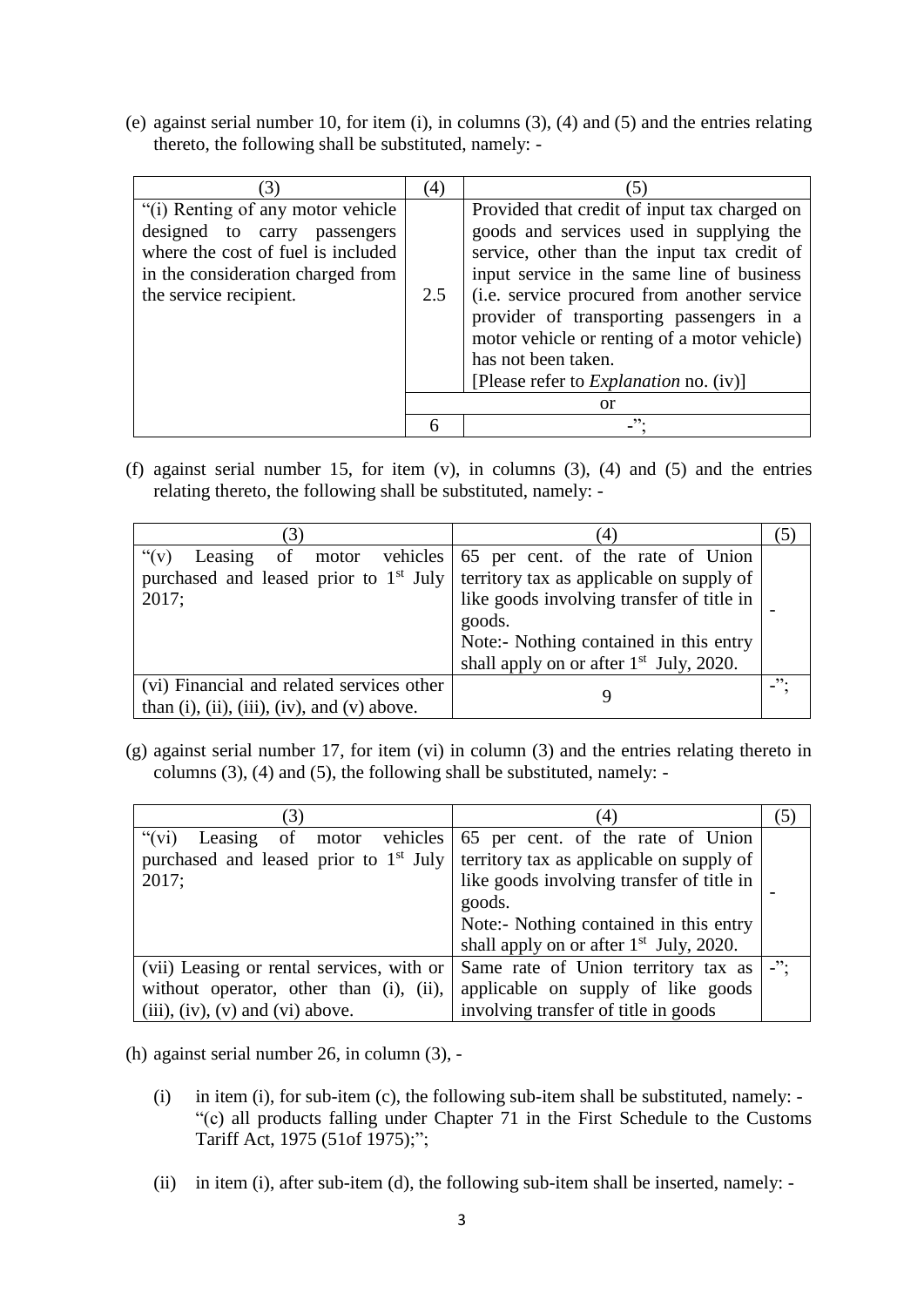"(da) printing of all goods falling under Chapter 48 or 49, which attract UTGST @ 2.5per cent. or Nil;";

(iii) after sub-item (e), the following sub-items shall be inserted, namely: -

"(f) all food and food products falling under Chapters 1 to 22 in the First Schedule to the Customs Tariff Act, 1975 (51of 1975);

(g) all products falling under Chapter 23 in the First Schedule to the Customs Tariff Act, 1975 (51of 1975), except dog and cat food put up for retail sale falling under tariff item 23091000 of the said Chapter;

(h) manufacture of clay bricks falling under tariff item 69010010 in the First Schedule to the Customs Tariff Act, 1975 (51of 1975);";

(iv) after item (i), in columns (3), (4) and (5) and the entries relating thereto, the following shall be inserted, namely: -

| "(ia) Services by way of job work in relation to-                       |  |
|-------------------------------------------------------------------------|--|
| (a) manufacture of umbrella;                                            |  |
| (b) printing of all goods falling under Chapter 48 or 49, which attract |  |
| UTGST $@$ 6 per cent.                                                   |  |

- (v) in item (ii) after sub-item (b), the following sub-item shall be inserted, namely: "(c) printing of all goods falling under Chapter 48 or 49, which attract UTGST @ 2.5 per cent. or Nil.";
- (vi) after item (ii), in columns (3), (4) and (5) in column (3) and the entries relating thereto, the following shall be inserted, namely: -

| "(iia) Services by way of any treatment or process on goods belonging to<br>another person, in relation to printing of all goods falling under Chapter 48 or<br>49, which attract UTGST @ 6 per cent. | - 6 | $\overline{\phantom{a}}$ |
|-------------------------------------------------------------------------------------------------------------------------------------------------------------------------------------------------------|-----|--------------------------|

- (i) in item (iii), for the word, brackets and figures " and (ii)" the figures, brackets, letters and word ", (ia), (ii) and (iia)" shall be substituted;
- (i) against serial number 27, for item (i), columns (3), (4) and (5) and the entries relating thereto in, the following shall be substituted, namely: -

| (i) Services by way of printing of all goods falling under Chapter 48 or 49               |                          |
|-------------------------------------------------------------------------------------------|--------------------------|
| [including newspapers, books (including Braille books), journals and                      |                          |
| periodicals], which attract UTGST $\omega$ 6 per cent. or 2.5 per cent. or Nil, $\vert$ 6 | $\overline{\phantom{a}}$ |
| where only content is supplied by the publisher and the physical inputs                   |                          |
| including paper used for printing belong to the printer.                                  |                          |